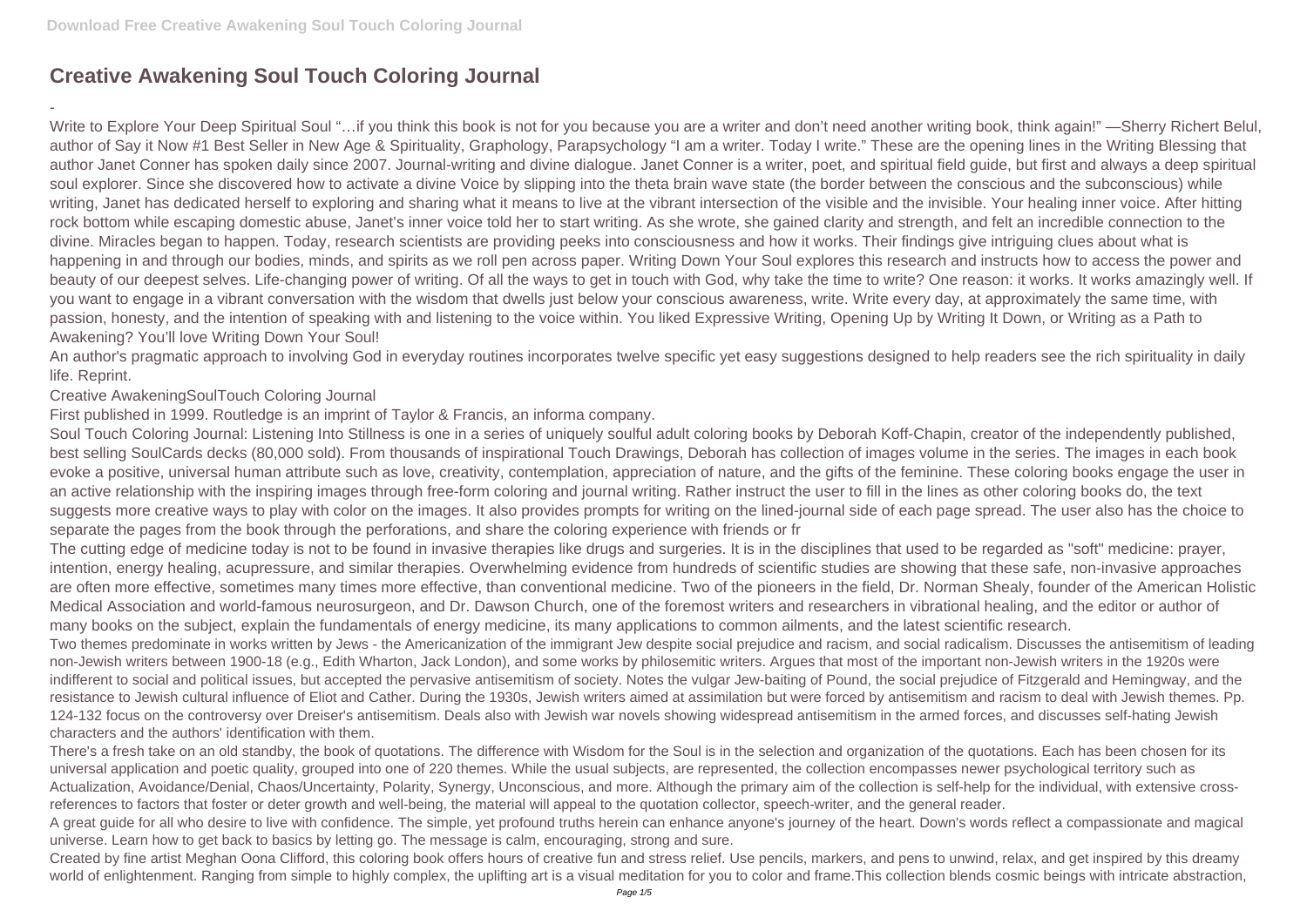using uniquely modern and freestyle knot-work. You can see the full series in all its glory at www.MeghanOonaClifford.com.

Originally published in hardcover in 2005.

Enter a deeper relationship with yourself and the world through the universal language of the human face. The images in this deck were selected from 20 years of work created in the presence of ancient trees, mountains, standing stones, temples, cathedrals, and human wisdom carriers from many lineages. Each face radiates a unique presence. Think of them as allies, nature spirits, beloveds, or visitors from subtle realms. Gaze deeply and explore your relationship with these beings. Rather than offer written meanings, the quidebook supports you to cultivate your own experience of the cards. It offers ways to select them, lay them out, and enliven them through creative processes. It also includes a digital download of a guided meditation with original music. Use it to hold sacred space while you work with the cards. Portals of Presence can be combined with SoulCards 1&2, each deck bringing a new dimension to the other. Waking Up Grey offers readers ways to reconnect with their God-given capacity to create. Join others in an intimate journey of rediscovery. Experience how God has wired many to participate in and enjoy the creative process. Readers include professional artists desiring more fullness, those pondering the question of their creative existence, and everyone in between. Waking Up Grey be read as part of group study or individually.

A new edition of the #1 NYT's bestseller by Mark Nepo, who has been called "one of the finest spiritual guides of our time" and "a consummate storyteller." Philosopher-poet and cancer survivor Mark Nepo opens a new season of freedom and joy—an escape from deadening, asleep-at-the wheel sameness—that is both profound and clarifying. His spiritual daybook is a summons to reclaim aliveness, liberate the self, take each day one at a time, and savor the beauty offered by life's unfolding. Reading his poetic prose is like being given second sight, exposing the reader to life's multiple dimensions, each one drawn with awe and affection. The Book of Awakening is the result of Nepo's journey of the soul and will inspire others to embark on their own. He speaks of spirit and friendship, urging readers to stay vital and in love with this life, no matter the hardships. Encompassing many traditions and voices, Nepo's words offer insight on pain, wonder, and love. Each entry is accompanied by an exercise that will surprise and delight the reader in its mind-waking ability.

Have you ever wanted to know why you are here on earth? Do you sense that you have a higher purpose, a special calling, but have no idea what it is or how to find it? Do you try to convince yourself and others that you are happy and fulfilled? Do you wish to have abundance flow to your life effortlessly without working so hard? Do you know something is missing in your life but cant identify what that is? If the answer is yes to any of these questions, help has arrived! In Awakening, youll discover how to tap into your inner wisdom and the infinite universe to gain valuable insights and knowledge about who you really are at all levelsphysical, mental, emotional, and spiritual. The practical exercises and guidance in every chapter will help you connect with your divine essence and align your beliefs, perceptions, intentions, feelings, choices, actions, words, and your personalities with this inner truth so that you can transform your reality and manifest all that you truly desire in lifepure love, unlimited abundance, deep fulfillment, and much more.

Set of 60 color images and a guidebook that suggests creative ways to use these images by yourself, with a partner, or in a group to "speak directly to your soul."--Container. Touch Drawing is a simple yet profound process where fingers take the place of pen or brush. Paper is placed over a freshly inked surface and wherever it is touched, an imprint is made on the back side. Many drawings can be created in one session, each a stepping stone to the next, guiding one deeper and deeper into the self. Even those who believe they cannot draw find Touch Drawing to be a powerful and fulfilling experience. Deborah created this handbook to look and feel like a Touch Drawing workshop. With step-bystep instructions and special attention given to helping you to create the right space for your session, this is an essential piece to beginning and developing your relationship with Touch Drawing.

pregnancy coloring book: This calming, charming adult coloring book is for pregnant women who want and need to sit back, relax, take a deep breath, and let their creativity show from their inner soul. A deeply intimate exploration of the "7 Ways" to creativity led by three authors whose collaboration provides meditations on the creative process as well as practical and reflective exercises. Reignite your creative spark with accessible meditations and practices developed by three experts on creativity and collaboration across three generations. Whether you're a filmmaker, writer, musician, artist, graphic designer, dabbler, or doodler, all creative people face the challenges of myriad distractions and pressure to produce. Devoting space for the creative spark has become increasingly difficult. Deep Creativity is a call for making that space and an invitation to intentionally and introspectively engage with the creative life through seven time-tested pathways, available to you right where you are. The authors' novel approach includes fifteen principles of creativity that not only inspire but also set you up for a lifetime of self-expression. This highly resourceful book offers practical guidance as well as deep reflection on the creative process.

From the author of the bestselling Anam Cara comes a beautiful collection of blessings to help readers through both the everyday and the extraordinary events of their lives. John O'Donohue, Irish teacher and poet, has been widely praised for his gift of drawing on Celtic spiritual traditions to create words of inspiration and wisdom for today. In To Bless the Space Between Us, his compelling blend of elegant, poetic language and spiritual insight offers readers comfort and encouragement on their journeys through life. O'Donohue looks at life's thresholds—getting married, having children, starting a new iob—and offers invaluable guidelines for making the transition from a known, familiar world into a new, unmapped territory. Most profoundly, however, O'Donohue explains "blessing" as a way of life, as a lens through which the whole world is transformed. O'Donohue awakens readers to timeless truths and shows the power they have to answer contemporary dilemmas and ease us through periods of change. Designed to help spiritual directors and others use expressive arts in the context of spiritual direction.

Soul Touch Coloring Journal: Creative Awakening is one in a series of uniquely soulful adult coloring books by Deborah Koff-Chapin, creator of the independently published, best selling SoulCards decks (80,000 sold). From thousands of inspirational Touch Drawings, Deborah has collection of images volume in the series. The images in each book evoke a positive, universal human attribute such as love, creativity, contemplation, appreciation of nature, and the gifts of the feminine. These coloring books engage the user in an active relationship with the inspiring images through free-form coloring and journal writing. Rather instruct the user to fill in the lines as other coloring books do, the text suggests more creative ways to play with color on the images. It also provides prompts for writing on the lined-journal side of each page spread. The user also has the choice to separate the pages from the book through the perforations, and share the coloring experience with friends or framed t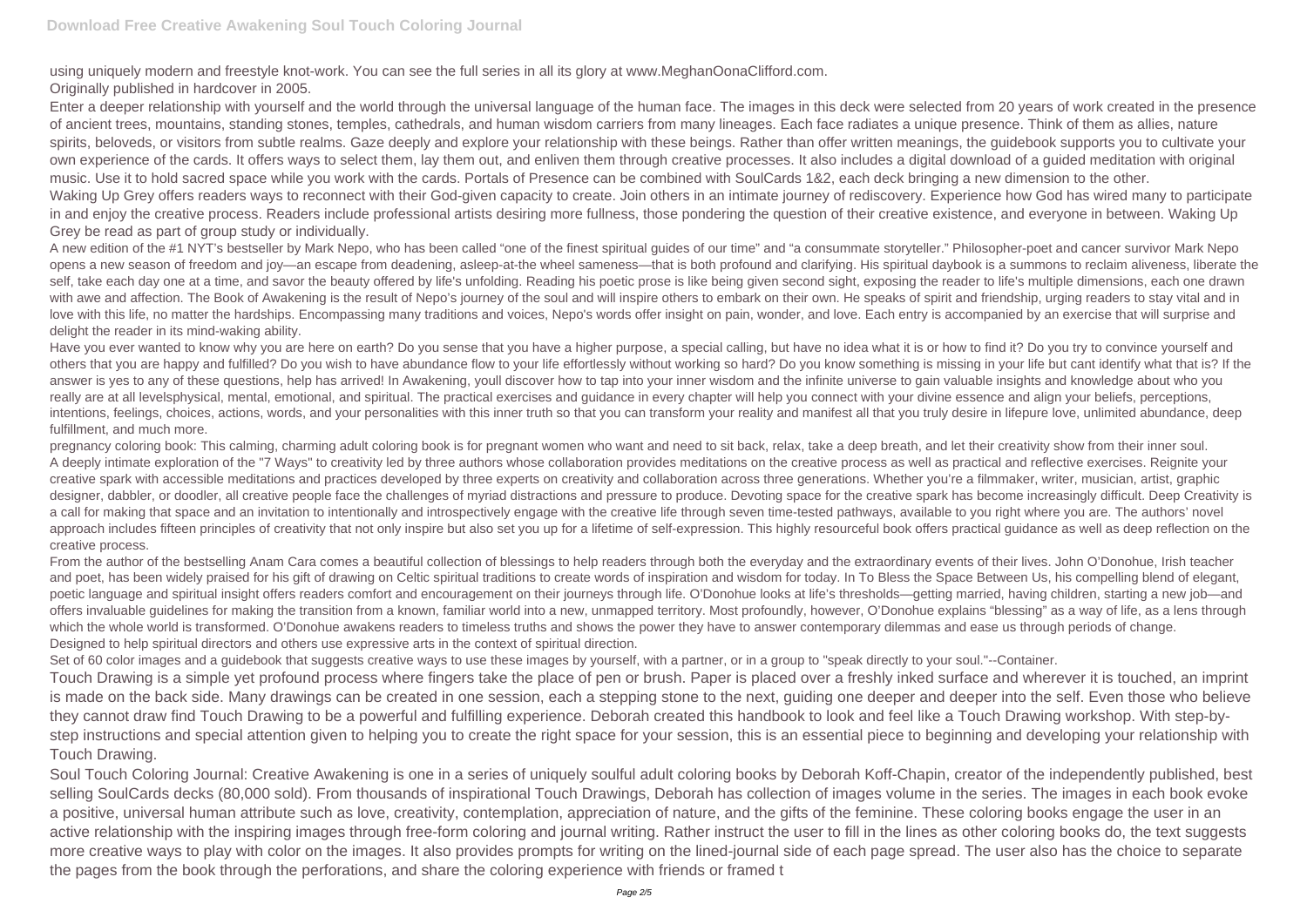Here is a collection of meditations, contemplations and short essays gleaned from years of mystical and spiritual insights. In line and in tune with the tremendous paradigm change underway, these meditations are grounded in experiential realizations and discoveries regarding the nature of kosmic Reality, and the unfoldment of human extraordinary potentials. This book articulates afresh key ideas in harmony with the Spirit of the Times, and is charged with Inspiration and Evolutionary Enthusiasm! A beautifully illustrated guide to developing a daily photography practice that draws on mindfulness and Zen Buddhism, featuring accessible lessons on the mechanics of photography, in order to tap into one's unique, innate creativity. Zen Camera is a photography and mindfulness program that guides you to the creativity at your fingertips--literally--requiring nothing more than your smartphone or any other type of camera. Over the course of six lessons gleaned from the author's 40 years of teaching photography, you'll learn how to use the camera in your pocket to explore self-expression as a photographer and produce photographs that are both wildly beautiful and uniquely your own. Gorgeously illustrated with 60-75 full-color photographs, David Ulrich's lessons combine mindfulness principles with concrete exercises and the basic mechanics of taking a good photograph. He guides you through a program of taking photos every day (called your Daily Record), similar to a journaling practice. He also offers profound insight into the nature of seeing, art, and attention, pushing you to live more authentically.

"There are more than 50 creative prompts for the artist (or artist at heart) to explore. Take the title of this book as affirmation, and get started." —Fast Company More than 50 assignments, ideas, and prompts to expand your world and help you make outstanding new things to put into it Curator Sarah Urist Green left her office in the basement of an art museum to travel and visit a diverse range of artists, asking them to share prompts that relate to their own ways of working. The result is You Are an Artist, a journey of creation through which you'll invent imaginary friends, sort books, declare a cause, construct a landscape, find your band, and become someone else (or at least try). Your challenge is to filter these assignments through the lens of your own experience and make art that reflects the world as you see it. You don't have to know how to draw well, stretch a canvas, or mix a paint color that perfectly matches that of a mountain stream. This book is for anyone who wants to make art, regardless of experience level. The only materials you'll need are what you already have on hand or can source for free. Full of insights, techniques, and inspiration from art history, this book opens up the processes and practices of artists and proves that you, too, have what it takes to call yourself one. You Are an Artist brings together more than 50 assignments gathered from some of the most innovative creators working today, including Sonya Clark, Michelle Grabner, The Guerrilla Girls, Fritz Haeg, Pablo Helguera, Nina Katchadourian, Toyin Ojih Odutola, J. Morgan Puett, Dread Scott, Alec Soth, Gillian Wearing, and many others.

A groundbreaking exploration of the neuroscience of spirituality and a bold new paradigm for health, healing, and resilience—from a New York Times bestselling author and award-winning researcher "A new revolution of health and well-being and a testament to, and celebration of, the power within."—Deepak Chopra, MD Whether it's meditation or a walk in nature, reading a sacred text or saying a prayer, there are many ways to tap into a heightened awareness of the world around you and your place in it. In The Awakened Brain, psychologist Dr. Lisa Miller shows you how. Weaving her own deeply personal journey of awakening with her groundbreaking research, Dr. Miller's book reveals that humans are universally equipped with a capacity for spirituality, and that our brains become more resilient and robust as a result of it. For leaders in business and government, truth-seekers, parents, healers, educators, and any person

Open the door to your creative awakening! "Do everything with great love, whether it is painting, writing, dancing, relationships or learning." --Sandra Duran Wilson Sharing your passion is the greatest gift you can give, and the journey to your creative awakening starts with a single step--or a single exercise. You never know what will open the door. This book is for curious souls wanting to find the right spark to jump-start their creativity. Inside, there are 52 chapters with an exercise for each week of the year featuring a step-bystep art, writing or meditation project. Following the flow of the seasons, the exercises are designed to take you from the spring of your intuition, through the summer of personal growth, fall of self-discovery to arrive at the end of your creative cycle refreshed, revived and renewed. Find your voice and vision: • 52 fun and beautiful projects offer a new chance at self-discovery every week for one year--they are not necessarily sequential and can be completed at any time on your journey • Weekly prompts merge art making with universal life challenges to help you open your mind and explore different spiritual and creative philosophies Refill your well, become the light, expand yourself and your story. Tools to awaken the creative powers of the womb • Contains exercises to open the womb's energetic pathways, release toxic emotions, and harness creative potential • Reveals how the womb's energies are crucial for the spiritual shift of 2012: birthing a new civilization • Shows how the awakened womb can also bring about male spiritual transformation In the past and in present-day indigenous traditions, women have known that the womb houses the greatest power a woman possesses: the power to create on all levels. Utilized in the process of giving birth, this power of creation can also be tapped in the birth of projects, careers, personal healing, spirituality, and relationships. However, because the womb stores the energetic imprint of every intimate encounter--loving or not--the creative voice of the womb is often muffled or absent altogether, affecting the emotional, mental, and spiritual health of women and their relationships. Drawing on sacred traditions from ancient India, Tibet, Egypt, Gnostic Christianity, and Judaism, the practice of Womb Wisdom empowers women to become aware of the intuitive voice of the womb outside of pregnancy and the moon cycle to unlock this potent inner source for creativity, birthing the new conscious children, spiritual growth, and transformation not only for themselves but also for their male partners. The authors include exercises to clear the past, release toxic emotions, open the womb's energetic pathways, activate the sacred sensual self, bring balance to relationships, and harness creative potential. Including intimate, individual stories of women experiencing the opening of the womb, this book also explores the forgotten sacred sites of the womb around the world as well as how the womb's energies are crucial to birth a new civilization in the spiritual shift of 2012.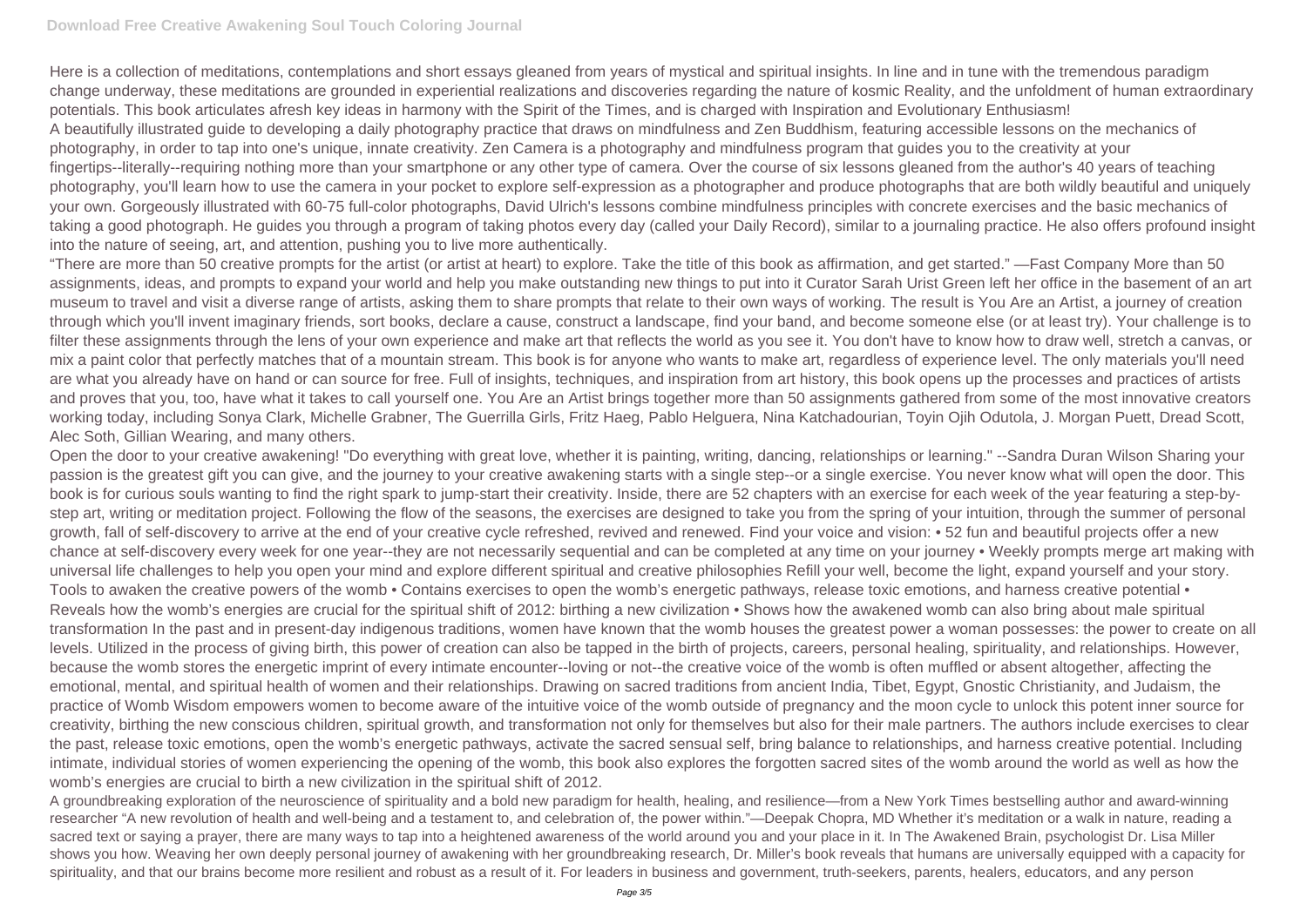confronting life's biggest questions, The Awakened Brain combines cutting-edge science (from MRI studies to genetic research, epidemiology, and more) with on-the-ground application for people of all ages and from all walks of life, illuminating the surprising science of spirituality and how to engage it in our lives: • The awakened decision is the better decision. With an awakened perception, we are more creative, collaborative, ethical, and innovative. • The awakened brain is the healthier brain. An engaged spiritual life enhances grit, optimism, and resilience while providing insulation against addiction, trauma, and depression. • The awakened life is the inspired life. Loss, uncertainty, and even trauma are the gateways by which we are invited to move beyond merely coping with hardship to transcend into a life of renewal, healing, joy, and fulfillment. Absorbing, uplifting, and ultimately enlightening, The Awakened Brain is a conversation-starting saga of scientific discovery packed with counterintuitive findings and practical advice on concrete ways to access your innate spirituality and build a life of meaning and contribution.

Colour can assist you to overcome limitations in your day-to-day life. You can use colour to change and harmonize the subtle energy around you that can be felt but not seen. Colour is a natural healer and a vibrational remedy that can balance and transform conditions in your life, as well as maximise your potential. Colour is coded with information that supports and sustains energy, whatever you need: comfort, strength, guidance, wisdom, healing, prosperity, and love—it is all there and so much more. It is not a mystery or miracle, simply a mindful balance of energy. Connect with Colour gives you tools and shows you how to change your energy and your outcome. "Narelle is truly one of life's remarkably gifted people. Her understanding of colour goes beyond mind. Narelle discovered that light was a living energy, alive, carrying intelligent information, and creating life, and she wanted to share this with others when she founded Soul Colour. Narelle says: 'Colour naturally balances, transforms and energizes matter. When all the colours of the spectrum are in harmony, pristine light or pure energy is formed, and this is the vibration love is carried on. Living colour is real energy. Colour can assist us to go beyond the thinking mind, to transcend duality, and to merge with your own divinity.' Narelle's knowledge on colour touches the deepest part of your being and can guide you to a deeper awakening within yourself." – Rosemary Butterworth, author of How to Move Forward, Leave Your Thoughts Behind

Understanding loss and its effects is integral to effective counseling and support in the treatment of grief. This book is both a guide to the key theories of bereavement, and a practical workbook that can be used with clients to help them understand and work through their grief in a positive, transformative way. Divided into two parts, the first section presents current models of grief used by thanatologists, and advice on when to apply them, these models provide a springboard to deepen the conversation with clients, allowing them to discover insights, consider memories and express their pain. In the second part of the book, creative exercises encourage clients to engage with their stories and actively apply their discoveries to their own healing. Offering a straightforward guide to bereavement models and therapeutic approaches, with photocopiable exercises and worksheets, The Creative Toolkit for Working with Grief and Bereavement is a valuable resource for information on grief and how to help grieving clients, and an invitation to explore creative possibilities for healing. Making art, according to Cathy Malchiodi, may be as important to your physical and spiritual health as balanced nutrition, regular exercise, or meditation. Expressing yourself creatively—through drawing, painting, sculpture, photography—allows you to tap into a source of inner wisdom that provides guidance, soothes emotional pain, and revitalizes your being. The Soul's Palette reveals art's transformative powers. Exercises include working with materials for drawing, painting, sculpting, and collage; simple drawing and journal projects; self-guided meditations and affirmations; ideas for cultivating intuition, inspiration, and spontaneity; exploring personal symbols; and making art a spiritual practice. First paperback edition! For anyone interested in exploring the full potential of deep soul writing, this companion journal to the popular Writing Down Your Soul (now in its third printing) offers encouragement, insights, and special instructions into the writing process that gets you out of conscious mind and into the theta brain wave state, where you can easily connect with your spiritual intelligence. When you follow the seven simple steps the author provides in the opening pages, you write with passion, honesty, and the intention of speaking with and listening to the voice within, you engage in a vibrant conversation with the wisdom that dwells just below your conscious awareness. This large format (7x9) journal incorporates material from the original book, as well as new that deep-soul writers love: mystical poetry and other soul-lifting quotations, and actual examples of the voice from both the author and other soul writers' pages. My Soul Pages also features Conner's seven steps of Spiritual Geography--her soul writing system to heal a broken heart. These seven critical spiritual tasks prepare you to live and love again in peace, harmony, and prosperity. This unique writing process connects Spirituality to Creativity.

Vol. 25 is the report of the commissioner of education for 1880; v. 29, report for 1877.

The Creative Warrior is so much more than an ordinary colouring in book; it is a journey of personal empowerment. This book has been designed to awaken your inner creative being and gently connect you with your most satisfying and creative self. The Creative Warrior blossoms with encouraging quotes, numerous colouring sheets of unique images, suggestions, activities and insightful thoughts. You will benefit on many levels from exploring this colouring journal for awakening the creative child. When used daily, The Creative Warrior propels you mindfully into a very happy place! Please note: Each of the images in The Creative Warrior have been especially created by the artist with the intention of delivering the essence of true love and triggering a healing response as you colour. This book is dedicated to every child who has been made to feel their marks are not good enough. Praise for The Creative Warrior "I need no excuse to reach for the felt tip pens and now I get to colour in the work of one of my favourite artists while exploring + healing myself, my creativity + my inner child in this book, The Creative Warrior. What Arna offers in these pages are a permission slip to play, to make mistakes and to celebrate your right to make a mark. Warning: once you let Arna and this book awaken your creative child, if you're anything like me, you'll find you will want to colour outside the lines on the page + in life too!" -Lisa Lister, author of Code Red + Love Your Lady Landscape "The Creative Warrior is an extraordinary combination of fiercely exuberant joy and gentle, compassionate affirmation. From the opening "Letter to your Inner Child", I felt my own creative soul nurtured and encouraged, and the desire to pass the affirmation on to every one I know. This is a healing, expansive work, that will surely touch everyone in a positive way, who engages with it. The quotations are unreservedly emancipating and the interactive tasks joy-filled and liberating.People in every situation and of every age - from pre-schooler to pensioner - will be inspired and enhanced by this book. Prepare to unlock the doors of your creative cages and fly free!" -Ruth Calder Murphy, Author of Spirit Song and Wings of a Thousand Tigers "Hand in hand with your inner child, The

- 
-